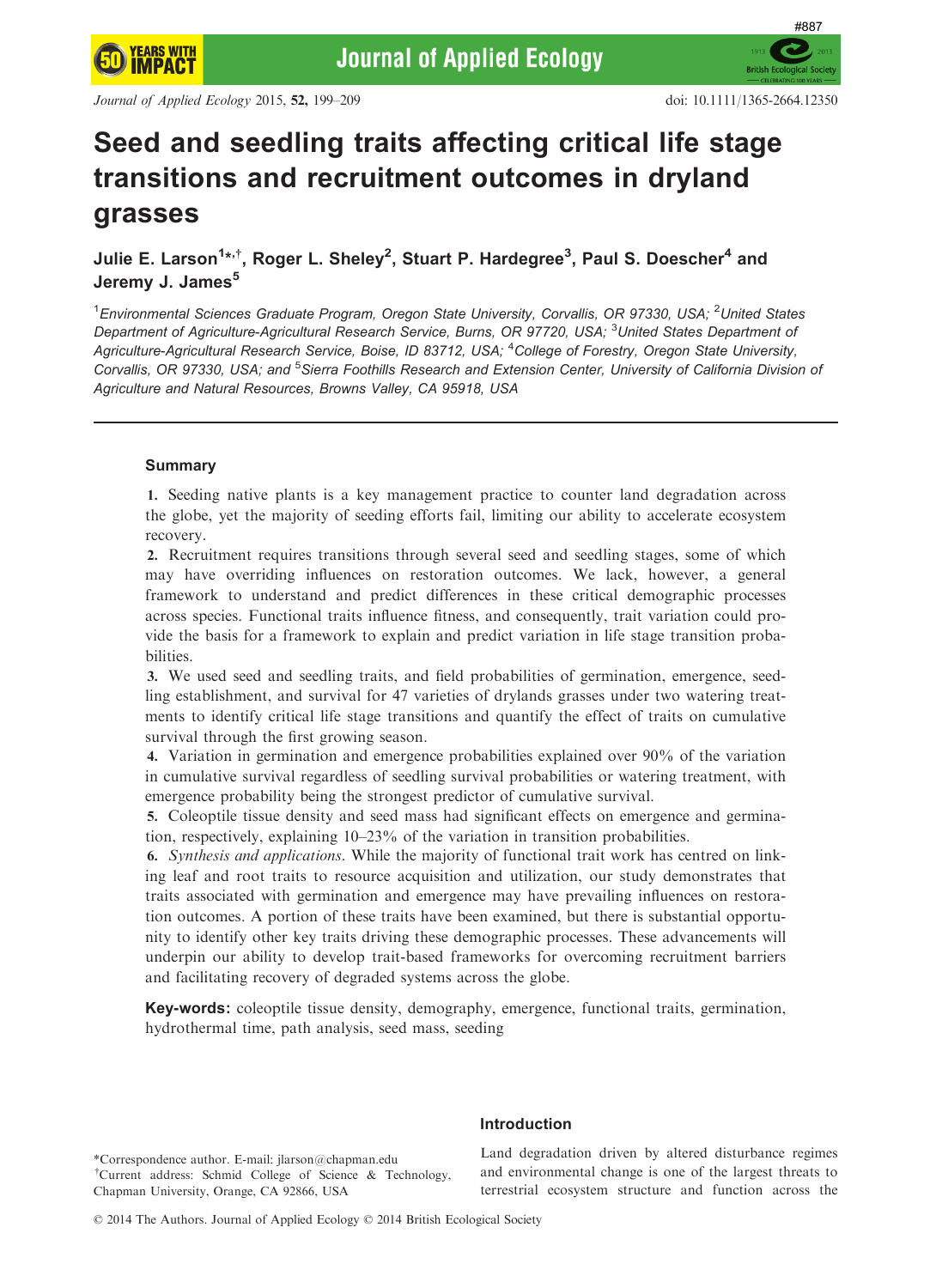globe (Millennium Ecosystem Assessment 2005; Bai et al. 2008). In many systems, without active intervention, plant communities remain in degraded states with a reduced capacity to supply critical ecosystem services (Levine et al. 2003; Seabloom et al. 2003). Seeding native species is a common management tool to restore ecosystem function, but costs are high and efforts routinely fail to meet restoration goals (Doust, Erskine & Lamb 2008; Abella et al. 2009; Pyke, Wirth & Beyers 2013). If seeding is going to be a useful tool to restore degraded land, we must drastically enhance our understanding of the ecological processes and mechanisms driving recruitment outcomes.

Recruitment is composed of several key demographic processes, some of which could have disproportionate influences on recruitment outcomes. Key life stage transitions include germination, the transition from a quiescent or dormant seed to a germinated seed; emergence, the transition from a germinated seed to an emerged seedling; establishment, the transition from a newly emerged seedling to an autotrophic seedling; and seedling survival, the persistence of established seedlings through the first growing season (Fenner & Thompson 2005). While it is well understood that the bulk of population mortality often occurs during recruitment (e.g. Zeiter, Stampfli & Newbery 2006; Gómez-Aparicio 2008), we have a fragmented understanding of which transitions drive these large mortality events, and thus, how management strategies can be refined to mitigate mortality. Research to date suggests that germination and emergence can be major constraints (e.g. Pyke 1990; Ryser 1993; Rebollo et al. 2001; Clarke & Davison 2004), though the relative contribution of these transitions to recruitment is rarely compared. Efforts to partition these relative effects focus on only a handful of species (Hegarty & Royle 1978; James, Svejcar & Rinella 2011), limiting our understanding of the broader demographic processes that drive relative abundances in managed systems. Quantifying the relative influence of life stage transitions on recruitment variation across species and environmental conditions is a critical first step towards isolating underlying physiological and morphological traits that influence recruitment outcomes.

Plant functional traits provide a fundamental unit of comparison to explain and predict differences in performance among species within a common environment (McGill et al. 2006). Cornwell & Ackerly (2010) found functional traits such as specific leaf area (SLA) and height to be predictors of local abundance in coastal California communities, while Martínez-Garza, Bongers & Poorter (2013) linked leaf and canopy traits to survival probabilities among co-occurring tropical tree species. While progress to date has been valuable, plant traits have largely been linked to community assembly and established plant distributions along environmental gradients with less understanding of how trait variation influences underlying demographic processes – particularly during key recruitment stages. Tying variation in seed and seedling demographic rates to functional trait variation

could provide a general trait-based framework to predict recruitment outcomes, guide selection of restoration species and to identify and manage key environmental filters mitigating trait–recruitment relationships.

Direct links between traits and demographic transitions have yet to be examined across multiple stages of recruitment. Traits associated with seedling performance are most studied, when the ability to procure and conserve resources may influence survival. On one end of a tissue economics trait spectrum, species constructing less dense leaf or roots create more absorptive surface area per unit biomass allowing rapid resource acquisition and growth. On the other end, dense leaf and root tissues promote resource conservation and may enable survival during resource-limited periods (Wright & Westoby 1999; Reich et al. 2003). Comparatively less is known about traits driving germination and emergence. Among traits influencing germination, seed mass is the most investigated and is typically positively associated with germination across a range of environments (Pearson et al. 2002; Kahmen & Poschlod 2008). Hydrothermal time quantifies the accumulation of temperature and moisture required for germination and could serve as a physiological index of germination rate and timing (Allen, Meyer & Khan 2000). To date, however, hydrothermal time concepts have not been integrated into trait frameworks. Finally, seed mass and coleoptile tissue density reflect the amount of reserves available to the coleoptile and how they are invested, respectively. They may have positive effects on emergence by conferring greater physical support to penetrate the soil surface (Andrews et al. 1997; Gardarin, Dürr & Colbach 2010) or reducing the susceptibility of germinated seeds to fungal attack and drought, respectively (Crist & Friese 1993; Ganade & Westoby 1999).

Relationships between traits and demographic processes may be complex given the role of multiple abiotic and biotic factors in determining the degree of selection on traits (Keddy 1992). Recruitment depends on early demographic processes, which may be especially sensitive to variability in precipitation, temperature or other conditions. High-precipitation years could result in uniformly high recruitment rates regardless of trait variation (e.g. Engelbrecht, Kursar & Tyree 2005); however, other studies have found trait–recruitment relationships to be unaltered by substantial water addition (Leishman & Westoby 1994). It is thus integral to understand how demographic processes and trait influence vary as a function of environmental gradients.

The objective of this study was to test a trait-based framework for recruitment across drylands grasses by identifying the critical demographic processes driving recruitment probability, examining the ability of functional traits to predict these processes and assessing how water availability alters these relationships. Using path analysis, we quantified links between traits, life stage transition probabilities, and first-year cumulative survival under two watering scenarios to test the following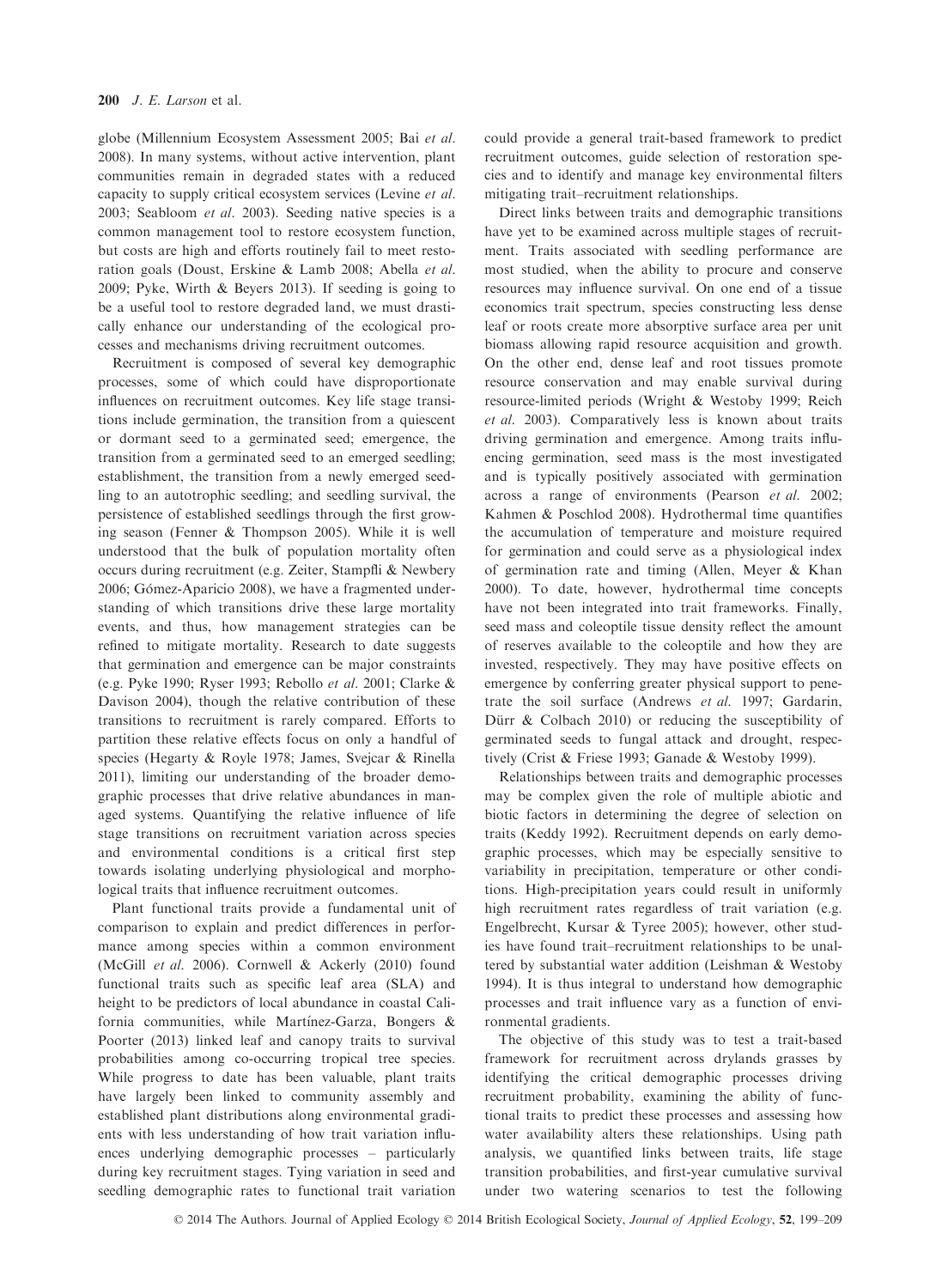hypotheses: (i) Germination and emergence probabilities are the most critical transitions driving variation in cumulative survival probabilities during the first growing season, and accordingly, early functional traits including seed mass, hydrothermal time and coleoptile tissue density will be key predictors of recruitment success. (ii) Higher spring soil moisture will increase germination and emergence probabilities across grasses and therefore reduce the degree to which variation in these functional traits influence recruitment.

# Materials and methods

### STUDY SYSTEM AND EXPERIMENTAL APPROACH

Trait and life stage transition data were collected at the Northern Great Basin Experimental Range near Burns, Oregon, US (1400 m elevation, 283 mm average annual precipitation). Data were collected for 47 species and varieties (i.e. ecotypes or cultivars) of grasses broadly distributed across dryland systems of western North America, including key native and non-native perennials used in restoration and four introduced annuals (see Table S1 in Supporting Information). We arranged 300 tilled 1-m<sup>2</sup> plots in a 15  $\times$  20 grid and randomly assigned each variety to six plots. Plots were hand-sown  $(400 \text{ seeds plot}^{-1})$  to monitor life stage transitions. Plots also contained one germination bag  $(50 \text{ seeds } bag^{-1})$  and two open-top seedling bags made of nylon mesh, filled with field soil and buried at depths of 2–5 cm and 0–10 cm, respectively, to quantify germination probabilities and seedling traits. The experimental design is shown in Fig. S1 (Supporting information).

Seeds were sown in November 2011. Precipitation for the study year (130 mm) was  $\leq 50\%$  of average; therefore, all plots were supplemented with 65 mm of water over six April watering events, prior to emergence, and row coverings (Agribon AG-19) were temporarily placed over plots during watering to reduce evaporative loss. To examine the influence of water availability on traits and transition rates, half of the plots per variety received an additional 65 mm watering treatment distributed as 12 events (ranging 25–10 mm) between March and May 2012, allowing us to examine a relatively average water year and a wetter water year scenario.

# LIFE STAGE TRANSITION PROBABILITIES

To account for differences in seedlot viability, tetrazolium (TZ) testing was performed when prior viability tests were unavailable or indicated <90% germinability (Appendix S1, Supporting information). TZ testing followed the Association of Official Seed Analysts and was conducted at the Oregon State University Seed Laboratory (Corvallis, OR, USA). Conditional life stage transition probabilities (Table 1; Fenner & Thompson 2005) were calculated from three germination bags and seeded plots per grass variety and treatment. Germination probability was the average proportion of germinated seeds (radical > 2 mm) in germination bags multiplied by seedlot viability. Emergence and seedling mortality were monitored in plots biweekly from April to dormancy onset in late June. Emergence was the average proportion of germinated seeds (germination probability  $·$  400 sown seeds plot<sup>-1</sup>) with coleoptiles penetrating the surface. Establishment was the average proportion of emerged seedlings surviving to establishment, defined as the transition to autotrophism and indicated by full expansion of the first true leaf. Established seedling survival

| <b>Table 1.</b> Collected trait and life stage transition data. All variables were measured under two watering treatments except seed mass, cole- |
|---------------------------------------------------------------------------------------------------------------------------------------------------|
| optile tissues density and hydrothermal time. Seedling traits were measured at two harvests: 'early' traits at seedling establishment and         |
| 'late' traits 3 weeks later. Seedling trait transformations were performed within harvest and treatment ( $e_w$ = early watered, $l_w$ = late     |
| watered, $l_{\mu\nu}$ = late non-watered)                                                                                                         |

| Variables                       | Definition                                                                                                                                           | Original Units    | Transformation      |
|---------------------------------|------------------------------------------------------------------------------------------------------------------------------------------------------|-------------------|---------------------|
| Life stage transitions          |                                                                                                                                                      |                   |                     |
|                                 | Per germination bag                                                                                                                                  |                   |                     |
| Germination                     | No. germinated seeds/(Total no. seeds $\cdot$ % Viability*)<br>Per plot                                                                              | $\frac{0}{0}$     | Logit               |
| Emergence                       | No. emerged seedlings/(Total seeds sown $\cdot$ % Germination*)                                                                                      | $\frac{0}{0}$     | Logit               |
| Seedling establishment          | No. established seedlings/No. emerged seedlings                                                                                                      | $\frac{0}{0}$     | Logit               |
| Seedling survival               | No. surviving established seedlings/No. established seedlings                                                                                        | $\frac{0}{0}$     | Logit               |
| Cumulative survival             | Total survived seedlings/(Total seeds sown $\cdot$ % Viability*)                                                                                     | $\frac{0}{0}$     | Logit               |
| Traits                          |                                                                                                                                                      |                   |                     |
| Seed mass                       | Dry mass per seed                                                                                                                                    | mg                |                     |
| Coleoptile tissue density (CTD) | Dry coleoptile mass/Fresh mass                                                                                                                       | $g \cdot g^{-1}$  |                     |
| Hydrothermal time               | Required accumulation of temperature and water potential<br>above base levels for germination to occur (based on<br>germination rates up to $25\%$ ) | MPa °Cd           | Log                 |
| Seedling traits in PCA          |                                                                                                                                                      |                   |                     |
| Leaf dry matter content (LDMC)  | Dry leaf mass/Fresh mass                                                                                                                             | $g \cdot g^{-1}$  | Log $(e_w, l_{nw})$ |
| Specific leaf area (SLA)        | Leaf area/Dry leaf mass                                                                                                                              | $\rm cm^2~g^{-1}$ |                     |
| Root mass (RM)                  | Total dry root mass                                                                                                                                  | mg                | Log $(e_w, l_{nw})$ |
| Root length (RL)                | Total root length                                                                                                                                    | cm                |                     |
| Specific root length (SRL)      | Root length/Dry root mass                                                                                                                            | $cm \cdot g^{-1}$ | Log $(e_w, l_w)$    |
| Root mass ratio (RMR)           | Dry root mass/Dry total mass                                                                                                                         | $g \cdot g^{-1}$  |                     |

\*Mean value for variety.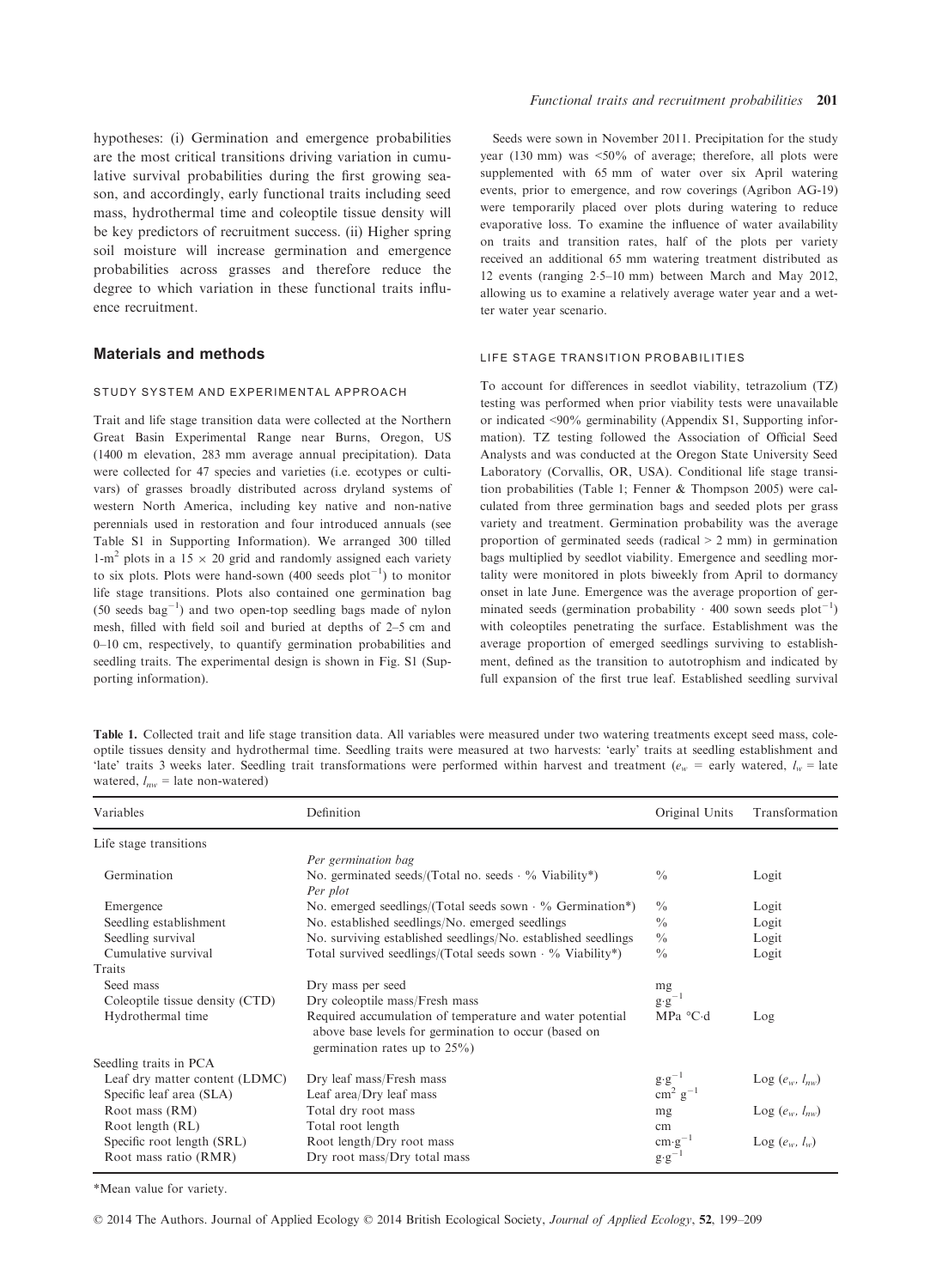was the proportion of established seedlings surviving to dormancy onset. Finally, cumulative survival was the proportion of sown seeds resulting in survived seedlings. Demographic data are provided in Appendix S1 (Supporting information).

#### TRAIT SAMPLING

With a limited sample size  $(n = 47 \text{ grasses})$ , we utilized the literature to identify key traits with the greatest potential to influence transition probabilities. While leaf and root traits are more frequently examined, traits of seeds and early seedlings are less commonly assessed (e.g. one or two seed traits within the international TRY data base (Kattge et al. 2011) and trait handbooks (e.g. Pérez-Harguindeguy et al. 2013). To extend this base, we drew upon the crop science literature to identify two additional traits with functional implications, hydrothermal time and coleoptile tissue density. Trait data are summarized in Table 1 and provided in Appendix S1 (Supporting information).

Seedling traits were sampled in spring 2012 from three seedlings per variety, treatment and harvest date. Once seedlings in all open-top bags of a variety and treatment had established, seedlings were thinned to one seedling of uniform size per bag. One set of open-top bags was harvested immediately ('early' traits), and a second set harvested 3 weeks later ('late' traits). Fresh leaves and roots of seedlings were scanned (WinRHIZO, Regent Instruments Inc., Sainte-Foy, Canada) for area and length, respectively, and leaves were kept moist to collect leaf fresh mass within 24 h. Roots, leaves and shoots were dried at 60 °C for 3 days and weighed.

Coleoptile tissue density (CTD) was calculated as the ratio of dry to fresh mass of newly emerged coleoptiles (<1 cm tall) grown in five regularly watered pots per variety outside of the Eastern Oregon Agricultural Research Center greenhouse in Burns, Oregon, in spring 2012 (Ganade & Westoby 1999). Seed mass was the average seed weight from three lots of 50 seeds, oven-dried for 2 days at 60 °C.

To incorporate differences in germination physiology, we sought an index capable of capturing germination response to moisture and temperature. Hydrothermal time is a labour intensive though robust metric, with higher values requiring a greater accumulation of moisture and temperature above base levels to germinate (Gummerson 1986). To estimate hydrothermal time, germination trials were carried out in a factorial experiment with three temperatures (6, 12 and 18  $^{\circ}$ C) and three water potentials  $(-0.033, -0.5$  and  $-1.0$  MPa), with six replicates per grass variety and treatment. Experimental methods and generation of cumulative germination curves closely followed Hardegree, Flerchinger & Van Vactor (2003). Hydrothermal time modelling followed Gummerson (1986), but was modified to estimate hydrothermal time with germination rates through the 25% subpopulation.

#### STATISTICAL ANALYSIS

#### Seedling trait ordination

Given limited sample size, we used ordination to minimize path model complexity and capture seedling trait variation along a single axis per water treatment and harvest time. Prior to principal components analyses (PCA), several traits were transformed to reduce outlier influence (Table 1), and traits were relativized by standard deviates. From each of the four ordinations, we retained the first, most explanatory PCA axis (PC1) for path models. PCAs were performed in PC-ORD v.6.11 (McCune & Mefford 2011).

#### Path analysis

We used path analysis (reviewed by Kline 2011) to simultaneously test relationships between traits, life stage transition probabilities and cumulative first-year survival. Rather than utilizing a series of separate regressions, path analysis allowed us to specify and simultaneously quantify all hypothesized relationships, including indirect effects of traits on cumulative survival mediated through different life stages. Path coefficients are partial regression coefficients and can be interpreted similarly to simple and multiple regressions.

We initially specified two possible models. First, a full model represented the possibility that all four life stage transitions and concurrent traits influence cumulative survival (Fig. 1a). However, our first hypothesis suggests that a simpler model including only germination and emergence processes is sufficient to predict recruitment. Therefore, we also proposed a nested, reduced model including only these stages as predictors of cumulative survival (Fig. 1b). If our first hypothesis was supported, we would expect the reduced model to fit the data, to retain a high coefficient of variation for cumulative survival (despite exclusion of seedling stages) and to observe significant path coefficients for specified relationships. While we sought to directly compare fit and explanatory ability between full and reduced models, the full model did not fit for reasons external main hypotheses (discussed below). However, we were able to independently examine and draw inferences about hypotheses from reduced models.

All path models were estimated with Bayesian techniques using Markov Chain Monte Carlo (10 000 iterations from two MCMC chains) in MPlus v.6.12 (Muthén & Muthén 1998-2011). Bayesian estimation does not depend on asymptotic theory and was preferred given small sample size (Lee 2007). Missing values comprised <1% of the total data set and were assumed missing at random, allowing estimation under the TYPE = MISSING command in MPlus (Asparouhov & Muthén 2010). We report two goodness-of-fit metrics for models, including posterior predictive P-values (PPP, with values near 0.5 indicating good fit and extremes near 0 or 1 suggesting implausibility) and 95% credibility intervals for the difference between observed and replicated chi-square values ( $CI_{95}$ ) (Asparouhov & Muthén 2010).

For reduced models, we report direct and indirect effects. We also directly compared unstandardized path coefficients of germination and emergence on cumulative survival. After running separate models for each water treatment, we compared unstandardized path coefficients between treatments by running an unconstrained model in which parameters were estimated simultaneously and freely for both treatments, testing for significantly different paths between treatments ( $\alpha = 0.05$ ). To identify sources of misspecification in the full model and inform future hypothesis testing of trait influence across seed and seedling stages, we examined observed (i.e. sample) correlation/covariance matrices and residual correlation matrices for all variables in the full model. Residual correlations  $(r_r)$  are the differences between observed and model-implied (i.e. estimated) correlations, with large values suggesting that the hypothesized model structure failed to capture some relationship between two variables (Kline 2011).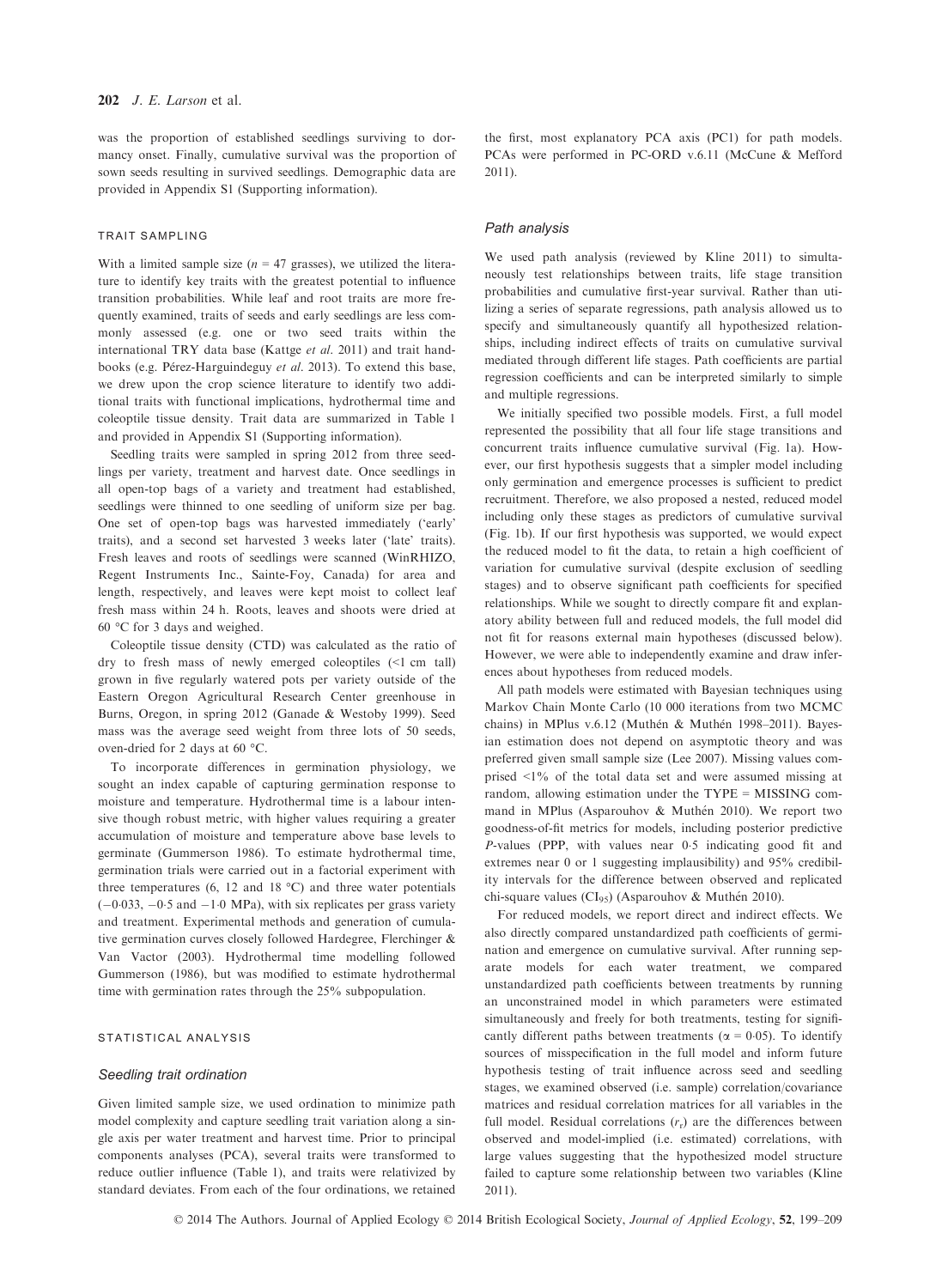

Fig. 1. (a) Full model and (b) hypothesized reduced model showing tested relationships between functional traits, mediating life stage transitions and cumulative survival. The reduced model represents the hypothesis that earlier life stages are sufficient to explain variation in recruitment.

### **Results**

#### ORDINATION

Under the non-watered treatment, 43% and 36% of the variation in seedling traits were explained by PC1 for early and late harvests, respectively. Under the watered treatment, 45% and 48% of seedling trait variation were explained by PC1 for early and late harvests, respectively (Table S2; scores in Appendix S1, Supporting information). For early seedlings under both treatments, PC1 represented a tissue economics spectrum with positive loadings of LDMC, root mass, and root length and negative loadings of SLA and SRL. At the later seedling stage, PC1 represented a similar leaf economics spectrum but association with root traits shifted, with positive loadings of LDMC and negative loadings of SLA, root mass and root length (Table S2, Supporting information).

# PATH ANALYSIS

#### Reduced models

Under the non-watered treatment, the reduced model fit the data  $[PPP = 0.311; CI<sub>95</sub> = (-15.79, 26.52)]$  and explained 91% of the variation in cumulative survival with just two of four life stage transitions (Fig. 2a). Both germination and emergence had significant positive effects on cumulative survival, although the effect of emergence was greater (unstandardized  $\rho_{\text{csur-emg}}$ - $\rho_{\text{csur-ger}} = 0.51$ ,  $P < 0.001$ ). Approximately 16% of the variation in germination and 18% of variation in emergence were explained

by functional traits. Seed mass was positively associated with germination and negatively but weakly related to emergence (unstandardized path coefficient p<sub>emg∙seed</sub>  $= -0.17$ ,  $P = 0.06$ ). Coleoptile tissue density was negatively associated with emergence, and hydrothermal time was not a predictor of either transition. Coleoptile tissue density was the only trait with a significant total indirect effect on cumulative survival (Table 2).

Under the watered treatment, the reduced model also fit the data [PPP =  $0.494$ ;  $CI_{95}(-21.21, 20.91)$ ] (Fig. 2b). In the reduced model, germination and emergence explained 92% of the variation in cumulative survival, and the effect of emergence was larger (unstandardized  $\rho_{\text{csur-eng}}$ - $\rho_{\text{csur-ger}}$  = 0.32,  $P < 0.001$ ). Approximately 23% of the variation in germination and 10% of variation in emergence were explained by functional traits. Seed mass was positively associated with germination, and hydrothermal time had a positive but non-significant association with germination (unstandardized  $\rho_{\text{ger-ht}} = 1.97$ ,  $P = 0.099$ ). Total indirect effects of all traits on cumulative survival were non-significant (Table 2). The only unstandardized direct effect which differed significantly between treatments was the path from germination to cumulative survival ( $\rho_{\text{non-watered}} - \rho_{\text{watered}} = -0.09$ ,  $P = 0.04$ ) (Table 3).

#### Full models

The full model did not fit observed data under either nonwatered [PPP =  $0.012$ ; CI<sub>95</sub>(6.15, 74.92)] or watered treatments [PPP =  $0.007$ ; CI<sub>95</sub>(8.67, 77.59)]. Full models did not fit, so we do not report path coefficients, but use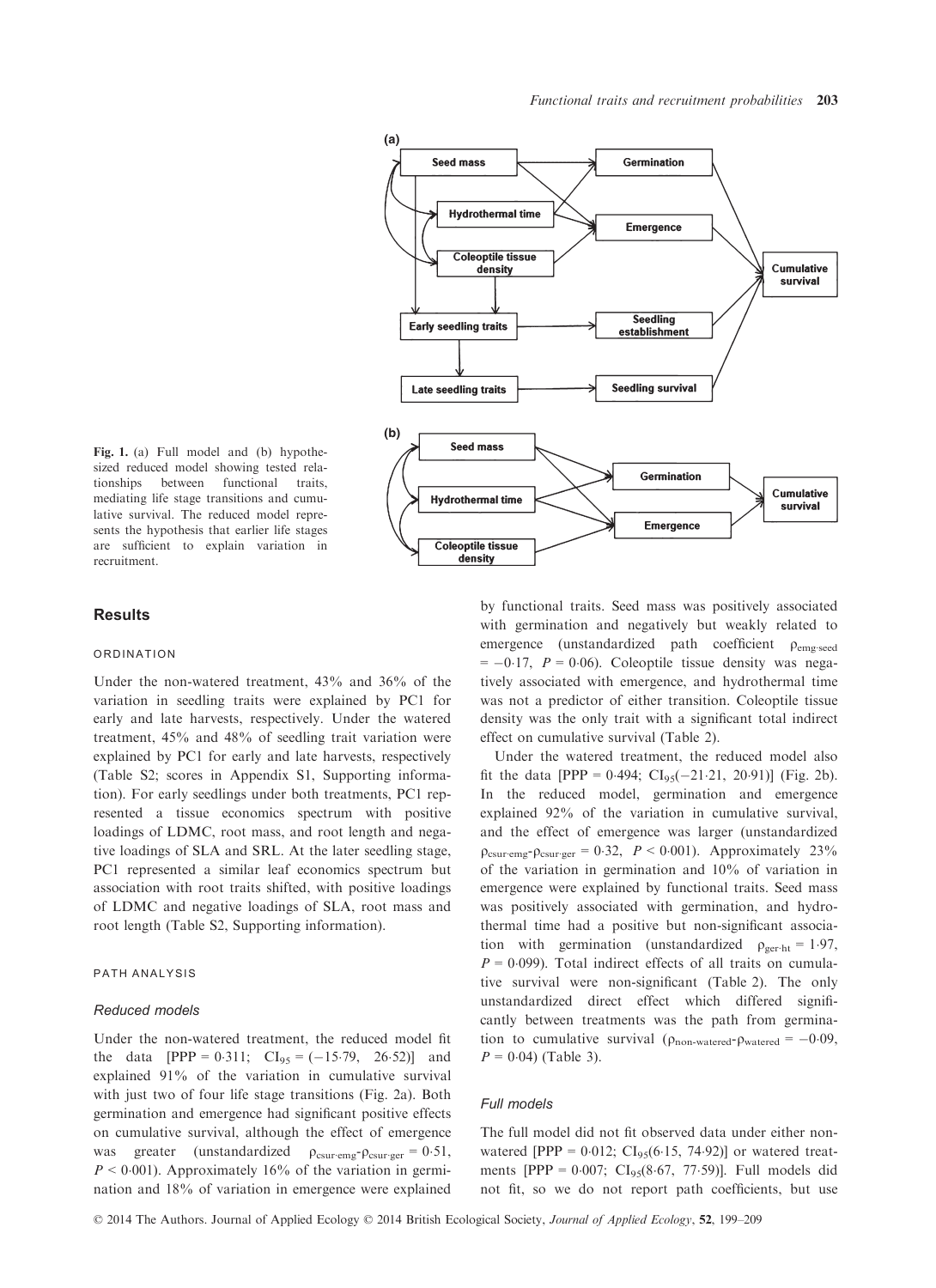

Fig. 2. Reduced path models showing relationships between traits, life stage transition probabilities and cumulative survival in (a) nonwatered and (b) watered treatments. Path coefficients are partial regression coefficients, with arrows pointing from explanatory to response variables. Unstandardized path coefficients are bolded, followed by standard errors in parentheses and standardized estimates. Variances and residual variances are shown for exogenous and endogenous variables, respectively. Lines are weighted based on standardized estimates.  $*P < 0.05$ ;  $^{\dagger}P < 0.10$ .

observed and residual correlations among full model variables to examine sources of misspecification. These data are reported in Table S3 (Supporting information) with important results highlighted below.

Large residual correlations ( $r_r > 0.20$ ) under the nonwatered full model occurred between late seedling traits and both CTD  $(r_r = 0.39)$  and seed mass  $(r_r = -0.30)$ , and between seed mass and seedling survival  $(r_r = 0.47)$ , early seedling traits and seedling survival ( $r_r = 0.49$ ), CTD and seedling establishment  $(r_r = -0.42)$ , late seedling traits and seedling establishment  $(r_r = -0.38)$ , and between hydrothermal time and seedling establishment  $(r_r = -0.29)$ . While life stage transition probabilities were assumed to be unrelated, a large residual also occurred between seedling establishment and survival  $(r_r = 0.40)$ . Among all four life stages, emergence shared the highest observed correlation with cumulative survival  $(r = 0.79)$ . Observed correlations with germination  $(r = 0.36)$ , seedling establishment  $(r = 0.34)$  and seedling survival  $(r = 0.33)$  were similar, though germination variance was threefold higher than variances of either seedling stage (Table S3, Supporting information), whose probabilities exceeded  $c$ . 0.60 across grasses (Appendix S1, Supporting information).

Under the watered full model (Table S3, Supporting information), residual correlations similarly suggested unanticipated relationships between CTD and late seedling traits  $(r_r = 0.40)$ , seed mass and seedling survival  $(r_r = 0.44)$ , early seedling traits and seedling survival  $(r_r = 0.58)$ , CTD and seedling establishment  $(r_r = 0.40)$ , and between late seedling traits and establishment  $(r_r = -0.41)$ . An unanticipated association was also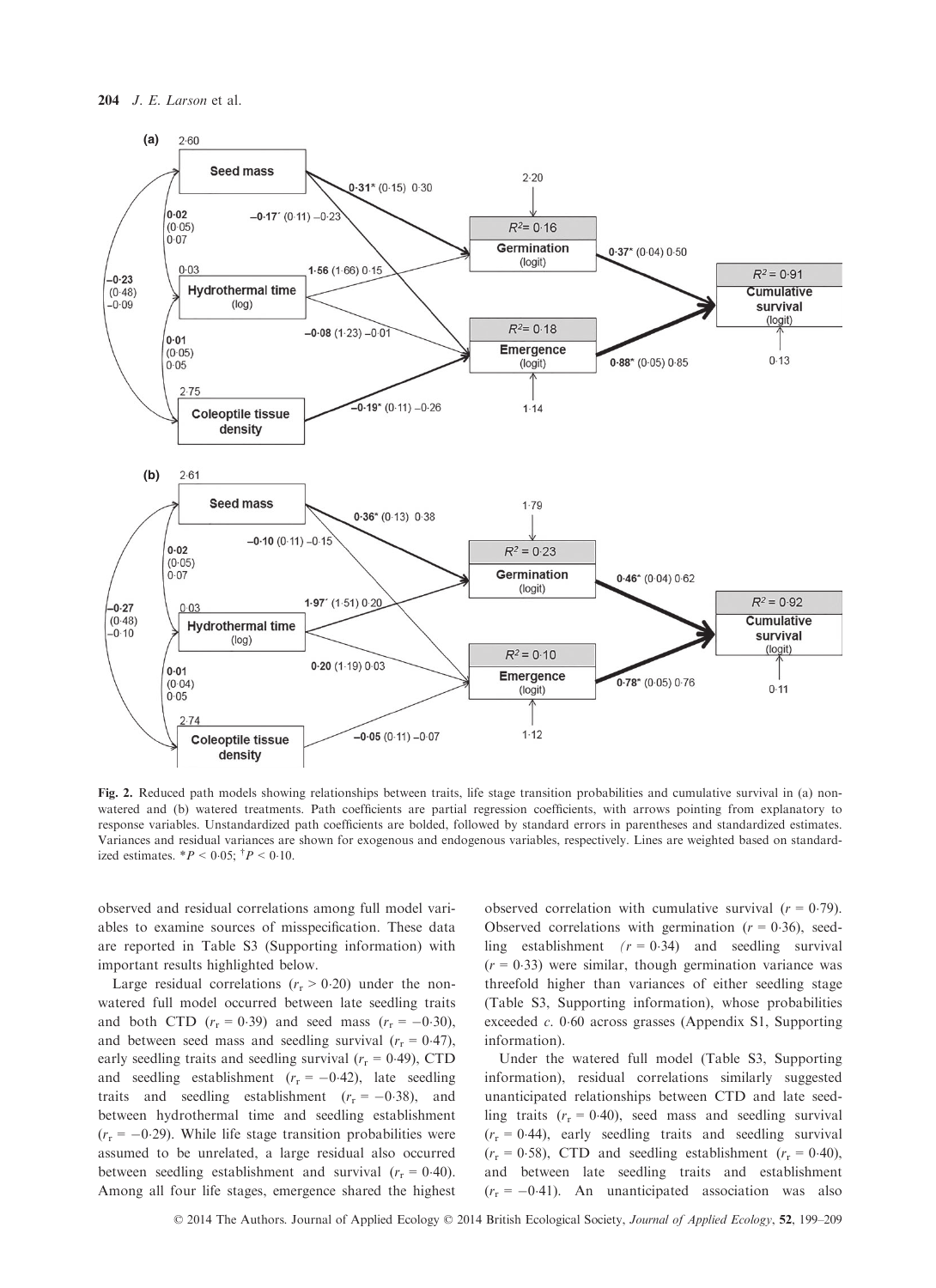Table 2. Standardized (St.) and unstandardized (Unst.) indirect effects of traits on cumulative survival in reduced path models. Total indirect effects account for effects on cumulative survival through multiple mediators. Standard errors and significance applies to unstandardized estimates

| Predictor                 | Mediator    | St. Estimate | Unst. Estimate | <b>SE</b> | $P$ -value       | 95% Credibility<br>interval |       |
|---------------------------|-------------|--------------|----------------|-----------|------------------|-----------------------------|-------|
| Non-watered               |             |              |                |           |                  |                             |       |
| Seed Mass                 | Germination | 0.149        | 0.114          | 0.057     | $0.023*$         | 0.002                       | 0.23  |
|                           | Emergence   | $-0.193$     | $-0.147$       | 0.095     | $0.06^{\dagger}$ | $-0.34$                     | 0.038 |
|                           | Total       | $-0.044$     | $-0.034$       | 0.109     | 0.377            | $-0.247$                    | 0.179 |
| Hydrothermal Time         | Germination | 0.075        | 0.583          | 0.623     | 0.169            | $-0.65$                     | 1.813 |
|                           | Emergence   | $-0.008$     | $-0.067$       | 1.086     | 0.468            | $-2.142$                    | 2.097 |
|                           | Total       | 0.067        | 0.516          | 1.188     | 0.334            | $-1.83$                     | 2.856 |
| Coleoptile tissue density | Total       | $-0.224$     | $-0.167$       | 0.097     | $0.047*$         | $-0.357$                    | 0.027 |
| Watered                   |             |              |                |           |                  |                             |       |
| Seed Mass                 | Germination | 0.234        | 0.167          | 0.064     | $0.004*$         | 0.042                       | 0.297 |
|                           | Emergence   | $-0.112$     | $-0.08$        | 0.083     | 0.158            | $-0.248$                    | 0.08  |
|                           | Total       | 0.122        | 0.087          | 0.103     | 0.197            | $-0.116$                    | 0.288 |
| Hydrothermal Time         | Germination | 0.126        | 0.915          | 0.705     | 0.099            | $-0.481$                    | 2.305 |
|                           | Emergence   | 0.020        | 0.153          | 0.928     | 0.436            | $-1.644$                    | 2.001 |
|                           | Total       | 0.003        | 1.068          | $1-12$    | 0.17             | $-1.183$                    | 3.256 |
| Coleoptile tissue density | Total       | $-0.050$     | $-0.035$       | 0.084     | 0.333            | $-0.201$                    | 0.135 |

\* $P < 0.05, \, {}^{\dagger}P < 0.10.$ 

Table 3. Differences between unstandardized path coefficients ( $\rho$ ) for non-watered and watered treatments under the reduced model

| Path                                              | $\rho_{\text{non-watered}}$ - $\rho_{\text{watered}}$ | <b>SE</b> | P-value          | 95% Credibility<br>interval |      |
|---------------------------------------------------|-------------------------------------------------------|-----------|------------------|-----------------------------|------|
|                                                   |                                                       |           |                  |                             |      |
| Seed mass $\rightarrow$ Germination               | $-0.06$                                               | 0.20      | 0.39             | $-0.46$                     | 0.35 |
| Hydrothermal time (log) $\rightarrow$ Germination | $-0.41$                                               | 2.25      | 0.43             | $-4.85$                     | 4.00 |
| Seed mass $\rightarrow$ Emergence                 | $-0.06$                                               | 0.15      | 0.34             | $-0.37$                     | 0.23 |
| Hydrothermal time (log) $\rightarrow$ Emergence   | $-0.29$                                               | 1.70      | 0.43             | $-3.63$                     | 3.07 |
| Coleoptile tissue density $\rightarrow$ Emergence | $-0.14$                                               | 0.15      | 0.18             | $-0.44$                     | 0.16 |
| Germination $\rightarrow$ Cumulative survival     | $-0.09$                                               | 0.05      | $0.04*$          | $-0.19$                     | 0.01 |
| Emergence $\rightarrow$ Cumulative survival       | 0.10                                                  | 0.07      | $0.08^{\dagger}$ | $-0.04$                     | 0.24 |

\* $P < 0.05, \, {}^{\dagger}P < 0.10.$ 

suggested between emergence and seedling establishment  $(r_r = 0.39)$ . Observed correlations were relatively small between cumulative survival and both seedling establishment and survival  $(r = 0.37$  and  $r = 0.17$ , respectively) compared to germination and emergence  $(r = 0.51$  and  $r = 0.67$ , respectively) (Table S3, Supporting information).

# **Discussion**

# DEMOGRAPHIC TRANSITIONS DRIVING RECRUITMENT VARIATION

Reduced models supported the first hypothesis that germination and emergence are key life stage transitions driving cross-species variation in recruitment probability. Regardless of soil moisture, germination and emergence probabilities explained over 90% of the variation in cumulative survival, with germination probabilities ranging from 0.15 to  $1.0$  and emergence probabilities ranging from  $0.10$  to 080 across grasses. Emergence probability explained most of the variation in cumulative survival, broadly expanding the idea that mortality among germinated seeds is not only a major recruitment bottleneck in some species (Hegarty & Royle 1978; James, Svejcar & Rinella 2011) but a critical driver of recruitment variation across species. While the potential importance of germination and emergence has long been recognized, partitioning these independent effects on cumulative survival across a range of native and introduced species offers a robust rationale for developing a new suite of management tools to increase germination and emergence probabilities of desirable species, with the greatest likely returns on improving emergence. In addition to refocusing trait and restoration species selection to consider germination/emergence processes (described below), developing new seed and soil preparation technologies that overcome these demographic barriers should translate to marked improvements to restoration outcomes (e.g. Madsen et al. 2012).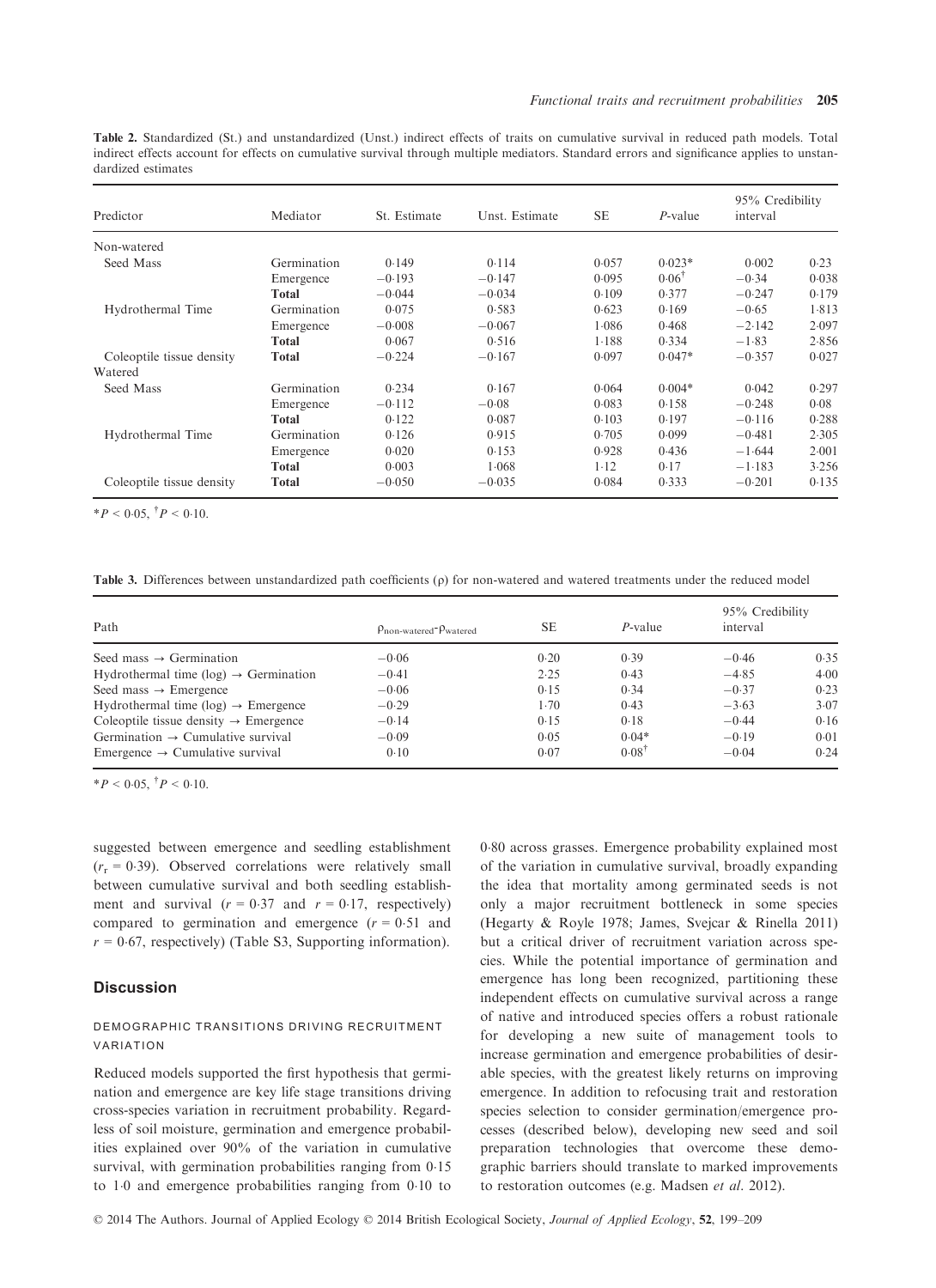Contrary to our second hypothesis, water addition did not reduce the amount of variation in cumulative survival explained by early life stage transitions. Although emergence remained most influential, variation in germination probability became a slightly but significantly greater determinant of cumulative survival with water addition, suggesting that germination response to water addition may be more variable among species (e.g. Wainwright, Wolkovich & Cleland 2012) and/or less sensitive across species (e.g. Fay & Schultz 2009) relative to other life stage transitions. While our results suggest that emergence probability responded more positively to water addition than germination across varieties, overall, we found comparatively weak effects of water manipulation on these stages. The effect of watering in the field may have been insufficient to substantially alter germination and emergence barriers in the top soil layer (Leishman & Westoby 1994; Cipriotti et al. 2008), and trends should be tested under greater levels of manipulation. However, we increased total seasonal water amount by one-third, suggesting that managers may expect these larger recruitment patterns to hold across a range of precipitation scenarios.

# LINKING RECRUITMENT VARIATION TO FUNCTIONAL TRAITS

Functional traits offered some insight into germination and emergence patterns, explaining 10–23% of the variation in these life stage transition probabilities under either watering treatment. While links have emerged between traits and abundance at larger scales (e.g. species distribution and community assembly (Cornwell & Ackerly 2010; Laliberté et al. 2012), efforts to link traits to underlying demographic patterns have been limited, focusing almost exclusively on a handful of well-studied leaf, wood, and architectural traits, which have comparatively explained as much as 30–50% of the variation in sapling and adult survival (Poorter et al. 2008; Martínez-Vilalta et al. 2010; Wright et al. 2010). Our work demonstrates a major need to broaden our understanding beyond these globally measured adult traits to identify how seed and seedling functional trait variation drive population dynamics.

Of the array of measured traits, coleoptile tissue density had the only significant effect on emergence and cumulative survival under non-watered conditions. Although few studies have examined coleoptile function, we might expect it to mirror leaf tissue economics such that survival under harsh conditions is mediated by either tolerance (via high tissue density) or escape (via low tissue density and rapid growth responses) (e.g. Kidson & Westoby 2000; Gonzalez & Ayerbe 2011). Our results support the latter mechanism and suggest that water supplementation may alleviate some factor mediating this effect (e.g. by reducing soil penetration resistance).

Although seed mass is tied to many aspects of plant development and regeneration (Leishman et al. 2000), our results suggested weaker implications for emergence and recruitment success. By separating seed mass influences via path analysis, we found that while larger seed size tended to result in higher germination probabilities regardless of watering treatment, weak or negative effects on emergence resulted in a lack of net effect on cumulative survival. This trend corroborates a review of the literature finding little overall effect of seed mass on transition rates through emergence (Moles & Westoby 2004).

While hydrothermal time provides a comprehensive index of germination response to temperature and moisture, it was unable to capture germination variation in the field. Hydrothermal time had a marginal positive association with germination with watering, but this was likely driven by unexpectedly low germination probabilities among invasive annual grasses with low hydrothermal times. While low hydrothermal times should correspond to rapid germination, this observation suggests influence from unanticipated factors, for example bet-hedging dormancy mechanisms (Clauss & Venable 2000). This highlights a possible difficulty of predicting germination probabilities with a limited number of traits when several independent processes, such as hydrothermal accumulation and dormancy, may interact to obscure patterns of trait influence (e.g. Pérez-Fernández et al. 2000).

While traits captured a small portion of the variation in germination and emergence responses, the immediate benefit of utilizing functional traits as a unit of restoration was underlined by the extent of recruitment variation observed among varieties of the same species (Appendix S1, Supporting information). For example, while both varieties of Elymus lanceolatus were top recruiters, highrecruiting non-native Agropyron desertorum var. Hycrest II and native Poa secunda var. Opportunity exhibited at least 2- and 15-fold greater cumulative survival than conspecific varieties in ambient conditions, respectively. Ideally, trait-based frameworks will allow screening of high-performing varieties by a set of easily measured attributes. In agreement with our path model, A. desertorum var. Hycrest II was distinguished from conspecifics by lower coleoptile tissue density while both E. lanceolatus varieties also exhibited below-average values, despite vastly different seedling traits. However, Poa secunda var. Opportunity exhibited intermediate coleoptile tissue density and was not distinguished from conspecifics by seed mass. Given the complexity of ecological factors which may influence germination and emergence, traits should be utilized as guidelines for restoration rather than strict predictors of performance. However, while traits measured here provide some foundation to explain recruitment probabilities, a more comprehensive understanding of functional variation is clearly needed for trait-based recruitment frameworks to reach full potential.

A major challenge facing trait-based recruitment frameworks will thus be to incorporate the necessary level of trait resolution to capture multiple dimensions of germination and emergence response to environmental filters.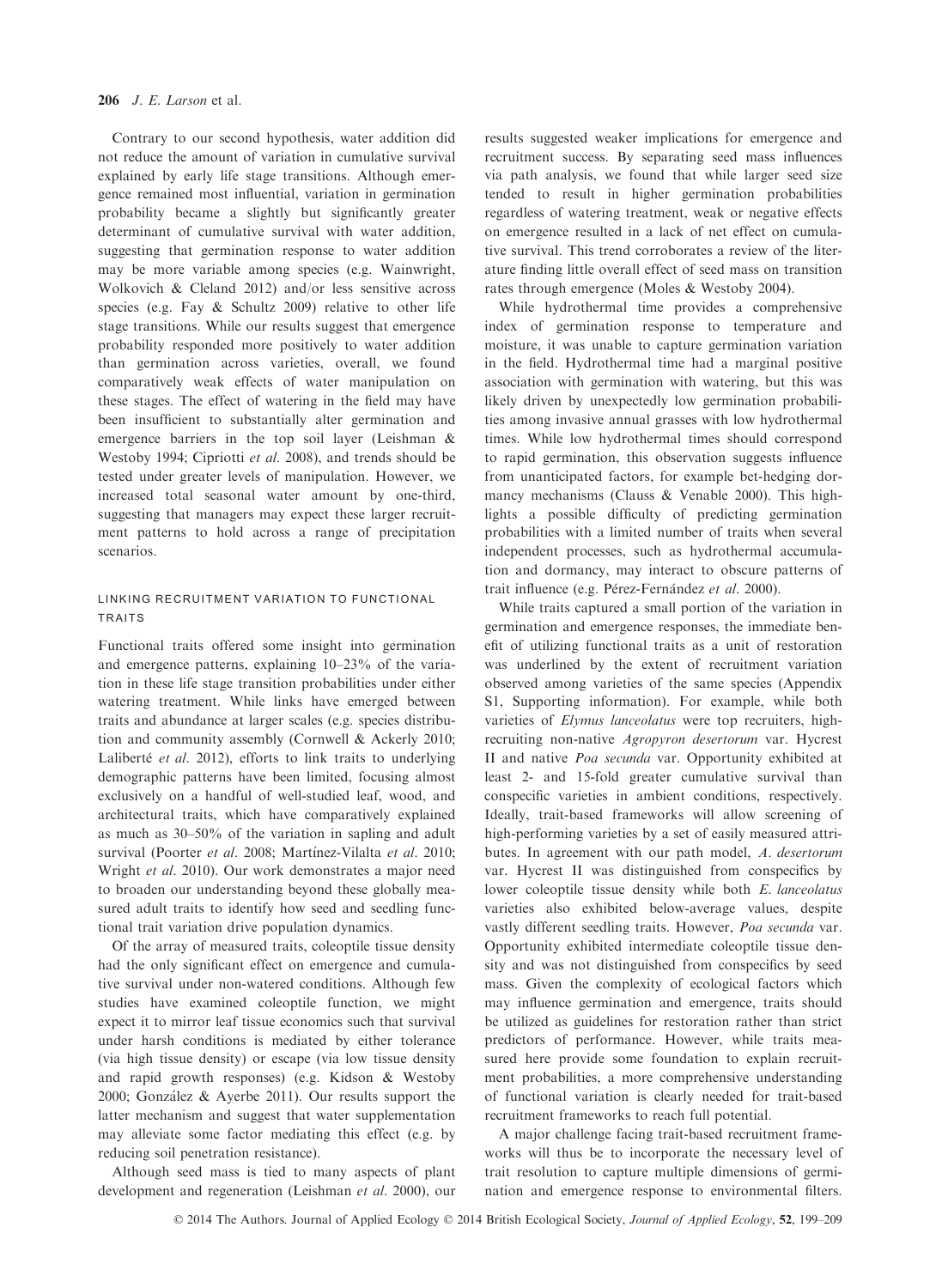Drawing upon progress in seed and crop sciences, areas of future exploration include traits influencing seed susceptibility to pathogens and predators (e.g. seed coat hardness or seed chemical defences (reviewed by Dalling et al. 2011), dormancy potential (e.g. seed area to mass ratio or physiological controls (Dalling et al. 2011; Gardarin, Dürr & Colbach 2011), seed response to drying (e.g. seed water retention (Pérez-Fernández et al. 2000), and the survival and emergence of germinated seeds (e.g. morphology and physiology of early shoots and radicles (Gardarin, Dürr & Colbach 2010; Gonzalez & Ayerbe 2011). To more fully link variation in demography to functional traits, our collective line of questioning must extend to the array of traits influencing seed and seedling interactions with below-ground environments.

## REFINING A TRAIT-BASED RECRUITMENT FRAMEWORK

Additional considerations for the development of traitbased frameworks were highlighted by unexpected relationships in the full model. Firstly, while we attempted to account for trait collinearity, full model structure failed to capture relationships among traits of different stages. We expected ontogenetic conservation of tissue function between the coleoptile and the late seedling stage (e.g. Butterfield & Briggs 2011), but while this bivariate association was observed, it was not mediated through early seedling traits as hypothesized. Although early and late seedling trait axes represented similar leaf trait spectra (Table S2, Supporting information), they were not correlated (Table S3, Supporting information), suggesting that some key aspects of seedling function (root mass, SRL) may shift over short time scales during early recruitment. Furthermore, residual correlations suggested that several hypothesized relationships between traits and life stage transitions were misaligned (Table S3, Supporting information). Coleoptile tissue density was negatively associated with both emergence and establishment probabilities, while high LDMC and large roots at early establishment were positively associated with post-establishment survival, but not establishment. Collectively, this evidence underscores the importance of considering the timing of trait measurement and influence in recruitment frameworks.

In multispecies comparisons, it is also important to consider the role of phylogeny, since observed associations between traits and fitness could be a result of spurious correlations among closely related species. Unfortunately, our study does not lend itself to evolutionary interpretation given the difficulty of estimating relatedness among multiple varieties of the same species (some being artificially selected genotypes) (Stone, Nee & Felsenstein 2011). However, high variation among varieties of the same species and genus suggests a non-critical role for phylogeny in this study's conclusions (Appendix S1, Supporting information).

# CONCLUSIONS AND IMPLICATIONS FOR MANAGEMENT

Our ability to intervene and mitigate ecosystem degradation across the globe is fundamentally tied to our ability to manage plant recruitment. For the first time, this study develops and tests a framework linking variation in key life stage transitions to variation in seed and seedling functional traits to identify drivers of recruitment outcomes. This framework and line of questioning moves the focus of applied plant functional trait work beyond trait influence on growth, resource acquisition and survival of established plants and towards a focus on how trait variation may influence recruitment following disturbance. In this system, 90% of the variation in seed to seedling survival among grasses was explained by germination and emergence, with candidate restoration species showing an eightfold variation in emergence probability, with up to sixfold variation among varieties of the same species. We identified a subset of traits driving a portion of the variation, but there are clear and compelling opportunities to greatly extend this understanding in this system and to begin identifying general global patterns of how trait variation drives variation in seedling recruitment.

While the need to move beyond species and towards a trait-based understanding of community assembly and ecosystem services has been widely acknowledged in the research community (Funk et al. 2008; Cadotte, Carscadden & Mirotchnick 2011) and is a logical concept for many managers and management situations (Garnier & Navas 2012), in practice, this shift has been slow to nonexistent. A major constraint to adoption is that researchers and managers only understand a fraction of the traits driving critical recruitment outcomes. Stimulating this line of inquiry through cooperative research and management efforts and filling these large knowledge gaps will be essential to make meaningful practical advances in the ability of managers to use trait information to facilitate recovery of degraded ecosystems.

#### Acknowledgements

We thank L. Ziegenhagen, B. Bingham, L. Smith, A. Boehm and L. Kosberg for assistance with data collection and E. Sabry, A. Muldoon, T. Jones and USDA Plant Materials personnel for providing resources and feedback on key project aspects. This study was funded as part of the USDA-Agricultural Research Service Area-wide EBIPM program.

# Data accessibility

Study species, trait data (species means and standard deviations) and life stage transition probabilities (species means and standard deviations) are available as online supporting information.

# References

Abella, S.R., Newton, A.C., Fernandez-Bernal, A. & De La Rosa, M. (2009) A Systematic Review of Species Performance and Treatment Effectiveness for Revegetation in the Mojave Desert, USA. Arid Environments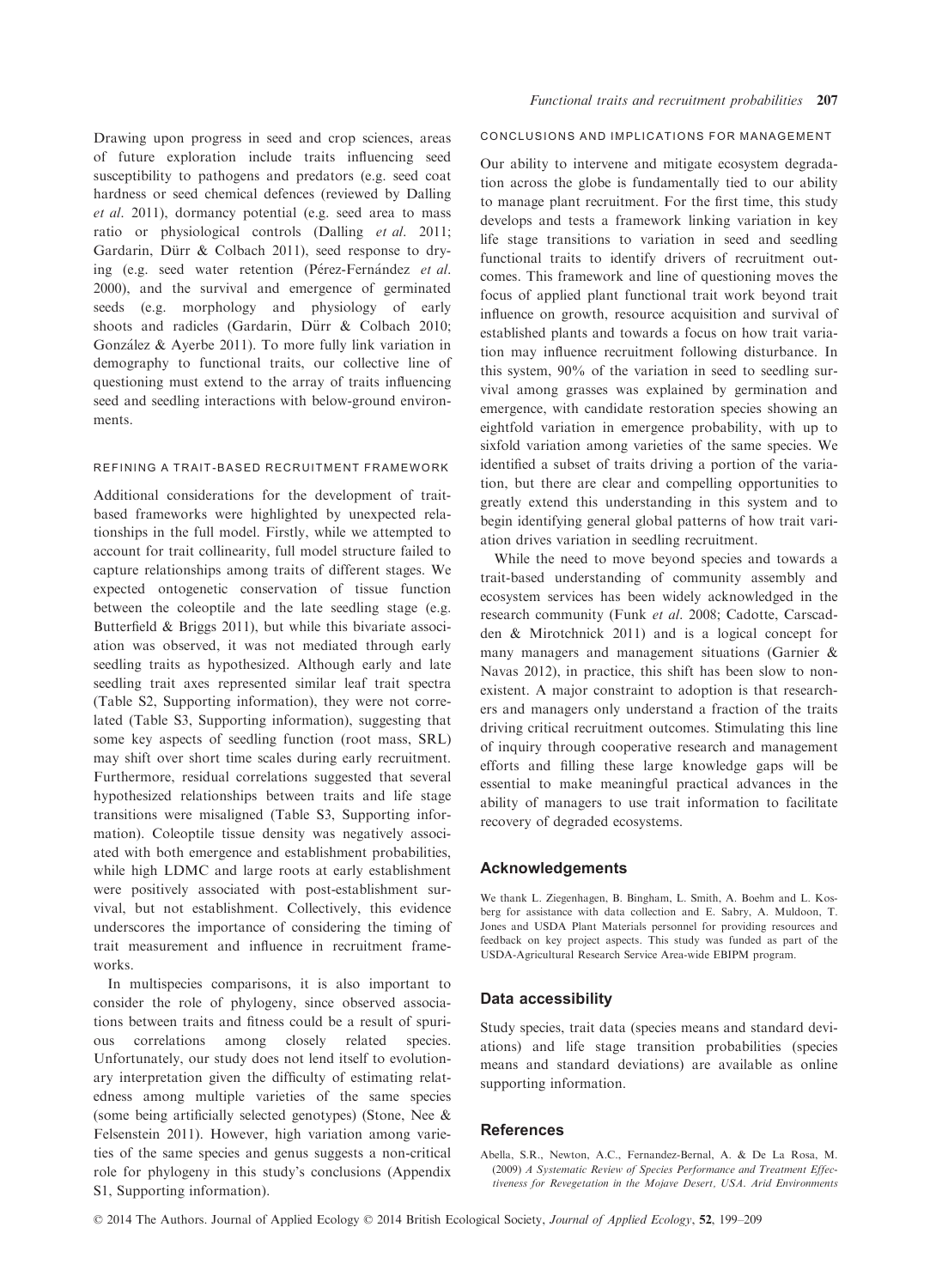and Wind Erosion. Nova Science Publishers, Inc., Hauppauge, NY, USA, 45–74.

- Allen, P.S., Meyer, S.E. & Khan, M.A. (2000) Hydrothermal Time as a Tool in Comparative Germination Studies, Seed Biology: Advances and Applications, pp. 401–410. CABI Publishing, Wallingford, UK.
- Andrews, M., Douglas, A., Jones, A.V., Milburn, C.E., Porter, D. & McKenzie, B.A. (1997) Emergence of temperate pasture grases from different sowing depths: importance of seed weight, coleoptiele plus mesocotyl length and shoot strength. Annals of Applied Biology, 130, 549–560.
- Asparouhov, T. & Muthen, B.O. (2010) Bayesian analysis using Mplus. Technical appendix. Los Angeles: Muthén & Muthén. www.statmodel. com
- Bai, Z.G., Dent, D.L., Olsson, L. & Schaepman, M.E. (2008) Proxy global assessment of land degradation. Soil Use and Management, 24, 223–234.
- Butterfield, B.J. & Briggs, J.M. (2011) Regeneration niche differentiates functional strategies of desert woody plant species. Oecologia, 165, 477–487.
- Cadotte, M.W., Carscadden, K. & Mirotchnick, N. (2011) Beyond species: functional diversity and the maintenance of ecological processes and services. Journal of Applied Ecology, 48, 1079–1087.
- Cipriotti, P.A., Flombaum, P., Sala, O.E. & Aguiar, M.R. (2008) Does drought control emergence and survival of grass seedlings in semi-arid rangelands?: an example with a Patagonian species. Journal of Arid Environments, 72, 162–174.
- Clarke, P.J. & Davison, E.A. (2004) Emergence and survival of herbaceous seedlings in temperate grassy woodlands: recruitment limitations and regeneration niche. Austral Ecology, 29, 320–331.
- Clauss, M.J. & Venable, D.L. (2000) Seed germination in desert annuals: an empirical test of adaptive bet hedging. The American Naturalist, 155, 168–186.
- Cornwell, W.K. & Ackerly, D.D. (2010) A link between plant traits and abundance: evidence from coastal California woody plants. Journal of Ecology, 98, 814–821.
- Crist, T.O. & Friese, C.F. (1993) The impact of fungi on soil seeds: implications for plants and granivores in a semiarid shrub-steppe. Ecology, 74, 2231–2239.
- Dalling, J.W., Davis, A.S., Schutte, B.J. & Elizabeth Arnold, A. (2011) Seed survival in soil: interacting effects of predation, dormancy and the soil microbial community. Journal of Ecology, 99, 89-95.
- Doust, S.J., Erskine, P.D. & Lamb, D. (2008) Restoring rainforest species by direct seeding: tree seedling establishment and growth performance on degraded land in the wet tropics of Australia. Forest Ecology and Management, 256, 1178–1188.
- Engelbrecht, B.M.J., Kursar, T.A. & Tyree, M.T. (2005) Drought effects on seedling survival in a tropical moist forest. Trees, 19, 312–321.
- Fay, P.A. & Schultz, M.J. (2009) Germination, survival, and growth of grass and forb seedlings: effects of soil moisture variability. Acta Oecologica, 35, 679–684.
- Fenner, M. & Thompson, K. (2005) The Ecology of Seeds. Cambridge University Press, Cambridge, UK.
- Funk, J.L., Cleland, E.E., Suding, K.N. & Zavaleta, E.S. (2008) Restoration through reassembly: plant traits and invasion resistance. Trends in ecology & evolution, 23, 695–703.
- Ganade, G. & Westoby, M. (1999) Seed mass and the evolution of early-seedling etiolation. The American Naturalist, 154, 469–480.
- Gardarin, A., Dürr, C. & Colbach, N. (2010) Effects of seed depth and soil aggregates on the emergence of weeds with contrasting seed traits. Weed Research, 50, 91–101.
- Gardarin, A., Dürr, C. & Colbach, N. (2011) Prediction of germination rates of weed species: relationships between germination speed parameters and species traits. Ecological Modelling, 222, 626–636.
- Garnier, E. & Navas, M.-L. (2012) A trait-based approach to comparative functional plant ecology: concepts, methods and applications for agroecology, A review. Agronomy for Sustainable Development, 32, 365–399.
- Gomez-Aparicio, L. (2008) Spatial patterns of recruitment in Mediterra nean plant species: linking the fate of seeds, seedlings and saplings in heterogeneous landscapes at different scales. Journal of Ecology, 96, 1128–1140.
- Gonzalez, A. & Ayerbe, L. (2011) Response of coleoptiles to water deficit: growth, turgor maintenance and osmotic adjustment in barley plants (Hordeum vulgare L.). Agricultural Sciences, 02, 159–166.
- Gummerson, R.J. (1986) The effect of constant temperatures and osmotic potentials on the germination of sugar beet. Journal of Experimental Botany, 37, 729–741.
- Hardegree, S.P., Flerchinger, G.N. & Van Vactor, S.S. (2003) Hydrothermal germination response and the development of probabilistic germination profiles. Ecological Modelling, 167, 305–322.
- Hegarty, T.W. & Royle, S.M. (1978) Soil impedance as a factor reducing crop seedling emergence, and its relation to soil conditions at sowing, and to applied water. Journal of Applied Ecology, 15, 897–904.
- James, J.J., Svejcar, T.J. & Rinella, M.J. (2011) Demographic processes limiting seedling recruitment in arid grassland restoration. Journal of Applied Ecology, 48, 961–969.
- Kahmen, S. & Poschlod, P. (2008) Does germination success differ with respect to seed mass and germination season? Experimental testing of plant functional trait responses to grassland management. Annals of Botany, 101, 541–548.
- Kattge, J., Diaz, S., Lavorel, S., Prentice, I., Leadley, P., Bönisch, G. et al. (2011) TRY–a global database of plant traits. Global change biology, 17, 2905–2935.
- Keddy, P.A. (1992) A pragmatic approach to functional ecology. Functional Ecology, 6, 621–626.
- Kidson, R. & Westoby, M. (2000) Seed mass and seedling dimensions in relation to seedling establishment. Oecologia, 125, 11–17.
- Kline, R.B. (2011) Principles and Practice of Structural Equation Modeling. Guilford Press, New York, NY.
- Laliberté, E., Shipley, B., Norton, D.A. & Scott, D. (2012) Which plant traits determine abundance under long-term shifts in soil resource availability and grazing intensity? Journal of Ecology, 100, 662–677.
- Lee, S.-Y. (2007) Structural Equation Modeling: A Bayesian Approach. John Wiley & Sons, West Sussex, England.
- Leishman, M.R. & Westoby, M. (1994) The role of seed size in seedling establishment in dry soil conditions – experimental evidence from semi-arid species. Journal of Ecology, 82, 249-258.
- Leishman, M.R., Wright, I.J., Moles, A.T. & Westoby, M. (2000) The evolutionary ecology of seed size. Seeds: The Ecology of Regeneration in Plant Communities, 2, 31–57.
- Levine, J.M., Vila, M., Antonio, C.M.D., Dukes, J.S., Grigulis, K. & Lavorel, S. (2003) Mechanisms underlying the impacts of exotic plant invasions. Proceedings of the Royal Society of London. Series B: Biological Sciences, 270, 775–781.
- Madsen, M.D., Davies, K.W., Williams, C.J. & Svejcar, T.J. (2012) Agglomerating seeds to enhance native seedling emergence and growth. Journal of Applied Ecology, 49, 431–438.
- Martínez-Garza, C., Bongers, F. & Poorter, L. (2013) Are functional traits good predictors of species performance in restoration plantings in tropical abandoned pastures? Forest Ecology and Management, 303, 35–45.
- Martínez-Vilalta, J., Mencuccini, M., Vayreda, J. & Retana, J. (2010) Interspecific variation in functional traits, not climatic differences among species ranges, determines demographic rates across 44 temperate and Mediterranean tree species. Journal of Ecology, 98, 1462–1475.
- McCune, B. & Mefford, M.J. (2011) PC-ORD. Multivariate analysis of ecological data. Version 6.11. MjM Software, Gleneden Beach, OR, **USA**
- McGill, B.J., Enquist, B.J., Weiher, E. & Westoby, M. (2006) Rebuilding community ecology from functional traits. Trends in ecology & evolution, 21, 178–185.
- Millennium Ecosystem Assessment (2005) Ecosystems and Human Well-Being: Desertification Synthesis. World Resources Institute, Washington, DC.
- Moles, A.T. & Westoby, M. (2004) Seedling survival and seed size: a synthesis of the literature. Journal of Ecology, 92, 372–383.
- Muthen, L.K. & Muthen, B.O. (1998–2011) Mplus User's Guide, Sixth Edition. Muthén & Muthén, Los Angeles, CA, USA.
- Pearson, T.R.H., Burslem, D.F.R.P., Mullins, C.E. & Dalling, J.W. (2002) Germination ecology of neotropical pioneers: interacting effects of environmental conditions and seed size. Ecology, 83, 2798–2807.
- Pérez-Fernández, M.A., Lamont, B.B., Marwick, A.L. & Lamont, W.G. (2000) Germination of seven exotic weeds and seven native speciesin south-western Australia under steady and fluctuating water supply. Acta Oecologica, 21, 323–336.
- Pérez-Harguindeguy, N., Díaz, S., Garnier, E., Lavorel, S., Poorter, H., Jaureguiberry, P. et al. (2013) New handbook for standardised measurement of plant functional traits worldwide. Australian Journal of Botany, 61, 167–234.
- Poorter, L., Wright, S.J., Paz, H., Ackerly, D.D., Condit, R., Ibarra-Manríquez, G. et al. (2008) Are functional traits good predictors of demographic rates? evidence from five neotropical forests. Ecology, 89, 1908–1920.